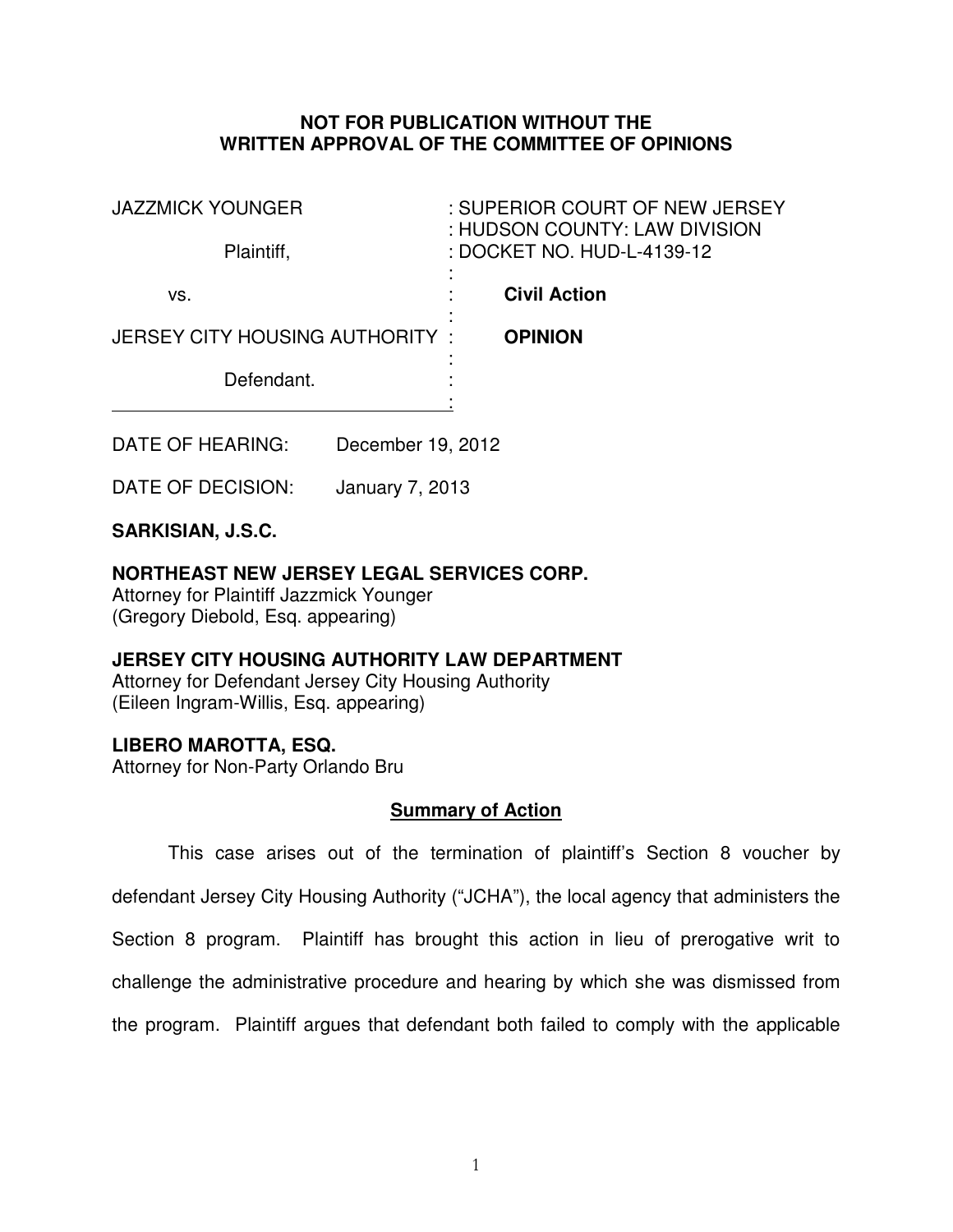regulations and that defendant's actions violated her Due Process rights under both the Federal and New Jersey Constitutions.

## **Statement of Material Facts**

The record in this prerogative writ case is far from clear, a result of the Defendant, Jersey City Housing Authority's ("JCHA"), choice not to create a verbatim record of the hearing required under the applicable regulations.<sup>1</sup>

The following facts are what the Court could deduce from the record<sup>2</sup> and briefs submitted. Plaintiff applied for and began receiving a Section 8 voucher in 2009. The Jersey City Housing Authority ("JCHA") administers the Section 8 program in this case. In September 2011, she moved into an apartment located at 85 Bostwick Avenue,

 $2$  The Administrative Record submitted by the defendant to the Court consisted of the following:

- 1. Letter dated June 4, 2012 from defendant Jersey City Housing Authority to plaintiff regarding annual recertification deadling of June 26, 2012.
- 2. Letter dated June 4, 2012 from JCHA to plaintiff regarding the annual recertification appointment on June 27, 2012.

4. Letter dated June 28, 2012 from JCHA to Orlando Bru regarding plaintiff's termination.

 $\overline{a}$ 

<sup>&</sup>lt;sup>1</sup> While it is true that 24 C.F.R.982.555 requires the Housing Authority (PHA) to "give a participant family an opportunity for an **informal** hearing to consider whether PHA decisions relating to the individual circumstances of a participant family are in accordance with the law, HUD regulations and the PHA policies" including decisions such as the one now under review by the Court, the record below submitted by Defendant's attorney as to the "hearing" consists of a letter determination by a PHA employee, Ms. Santana, dated July 24, 2012, which after citing regulatory authority and documents considered concludes, **without any recitation of the testimony received at the hearing,** that it has no other recourse than to "uphold its decision in the termination of assistance effective August 1, 2012." Plaintiff's attorney with his brief did submit the undisputed affidavit of his client on November 20, 2012 indicating, inter alia, that she was not represented by an attorney and that the hearing lasted approximately ten minutes.

<sup>3.</sup> Letter dated June 28, 2012 from JCHA to plaintiff regarding her termination from the Section 8 Rental Assistance Program.

<sup>5.</sup> Letter from plaintiff to JCHA received on July 3, 2012 where plaintiff requests an informal hearing.

<sup>6.</sup> Letter dated July 3, 2012 from JCHA to plaintiff regarding her informal hearing date of July 18, 2012.

<sup>7.</sup> Letter dated July 24, 2012 from JCHA to plaintiff regarding outcome of informal hearing and upholding the termination.

<sup>8.</sup> Various complaint letters from the landlord, Mr. Bru, to the plaintiff and to the defendant Housing Authority.

<sup>9.</sup> Copy of the lease between Mr. Bru and plaintiff.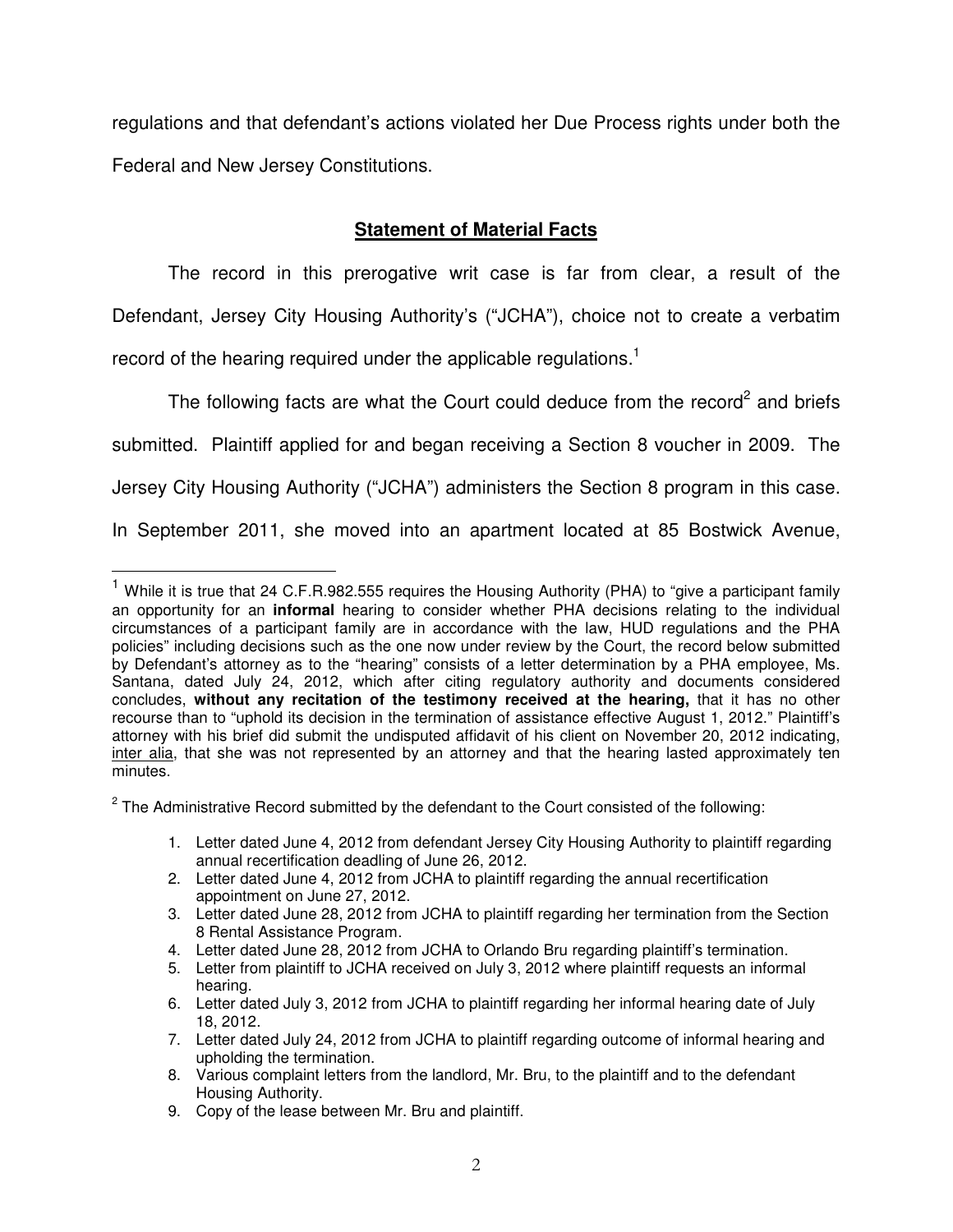Jersey City, New Jersey. The Section 8 program paid all of plaintiff's \$875 monthly rent. Sometime in 2012, plaintiff's landlord, Orlando Bru, began sending complaints about plaintiff's conduct to the Jersey City Housing Authority. The letters outlined the following complaints:

- **April 26, 2012**: Plaintiff allowing a non-tenant to use keys to enter the building and her apartment, as well as other young men unlocking the front doors with screw drivers to enter and visit the plaintiff. As a result, the locks needed to be replaced. The landlord also complained about the plaintiff hosting crowds of visitors, who would stay late into the night, use drugs, urinate in the hallways and leave tobacco debris in the hallways.
- **May 1, 2012**: At 4 a.m. plaintiff, locked out of the building, began ringing every doorbell in order to find someone to let her in. This letter also included similar complaints regarding the "unsafe crowd" that plaintiff frequently associated with in and around the building. The landlord gave plaintiff 60 days to move out.
- **June 19, 2012**: Similar complaints regarding drug use and loitering in the hallways until late at night.
- **July 12, 2012**: Complaining about excessive visitors to plaintiff's apartment and how they broke the front door lock.
- **July 20, 2012**: Plaintiff held a barbeque in front the building until early in the morning. The police had to be called.
- **July 24, 2012**: Plaintiff continued to hold BBQ's with large crowds. Fights requiring a police response on a regular basis.

See Record Item 8.

On **June 28, 2012**, due to these letters and the fact that plaintiff was late in

submitting her packet for recertification required by the program, she received a letter

terminating her rental assistance. The letter, titled "RE: TERMINATION &

APPOINTMENT", outlined the following reasons for termination:

- Failed to submit package for recertification and failure to come for recertification
- Violation of your lease

Record Item 3.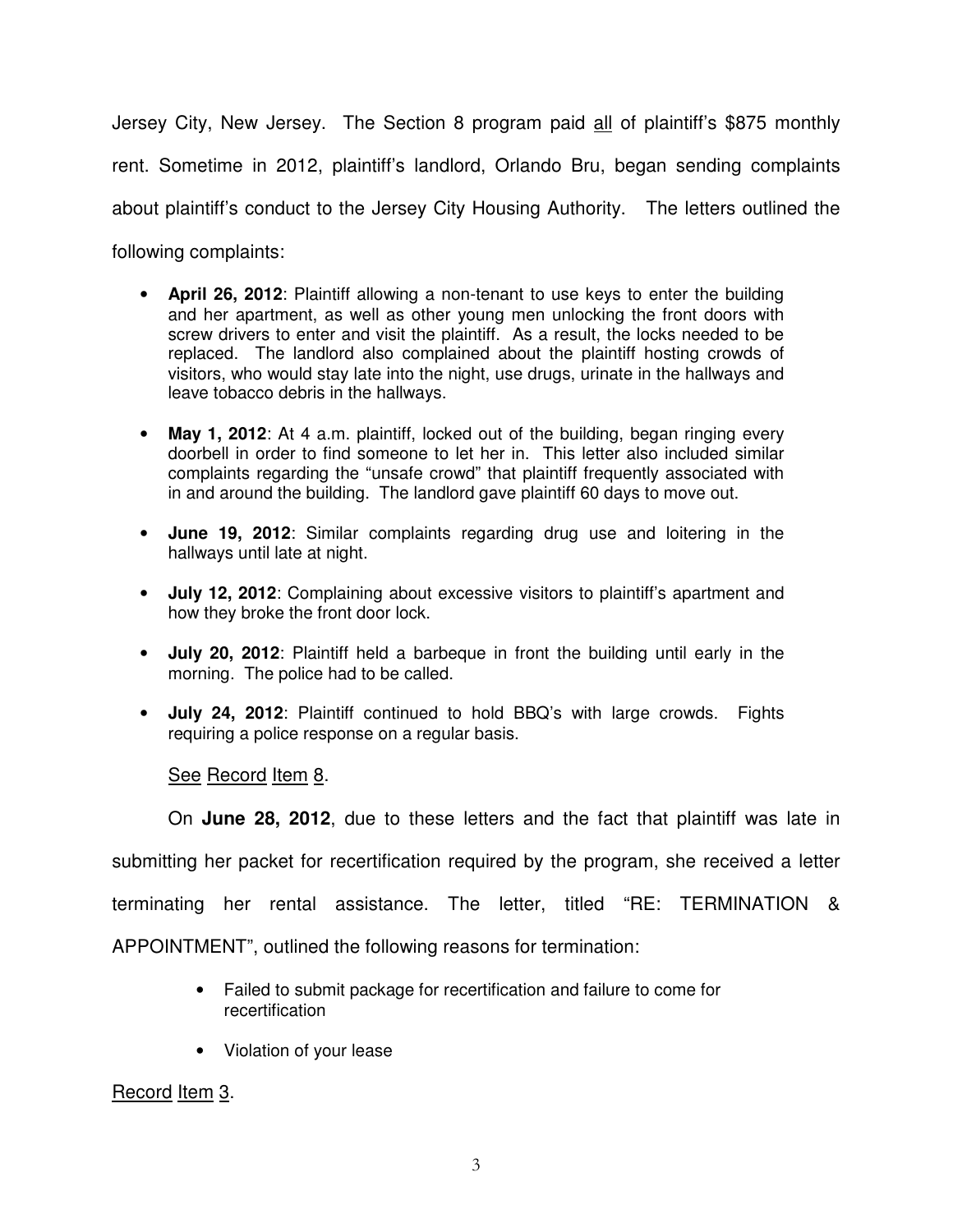Plaintiff requested an administrative hearing to contest her termination. Record Item  $5$ .

#### **The Hearing**

A hearing was scheduled at the JCHA's administrative offices on **July 18, 2012**. See Record Item 6. Present were the plaintiff, her caseworker Nancy Vega, and the hearing officer Luz Santana. Santana is an employee of JCHA. No record was made of the hearing. The hearing was informal, and consisted of a discussion between the three (3) participants. Neither the landlord, nor anyone with personal knowledge of plaintiff's conduct was present at the hearing. The hearing lasted approximately ten (10) minutes. Plaintiff did not bring an attorney, and claims that she was not informed of her right to have one.

The hearing officer rendered a decision on **July 24, 2012** upholding plaintiff's termination from the Section 8 program. Record Item No. 7

Plaintiff filed this action on **August 23, 2012**. The complaint is in the nature of an action in lieu of prerogative writ seeking a declaratory judgment that the administrative procedures utilized by defendant violated plaintiff's Due Process rights under federal law, pursuant to 42 U.S.C. 1983, and the New Jersey Constitution, pursuant to N.J.S.A. 10:6-1. Plaintiff points to the deficient notice, the exclusive use of hearsay evidence to justify termination, the lack of any record of the hearing, and the use of a JCHA employee as the hearing officer in support of this argument.

4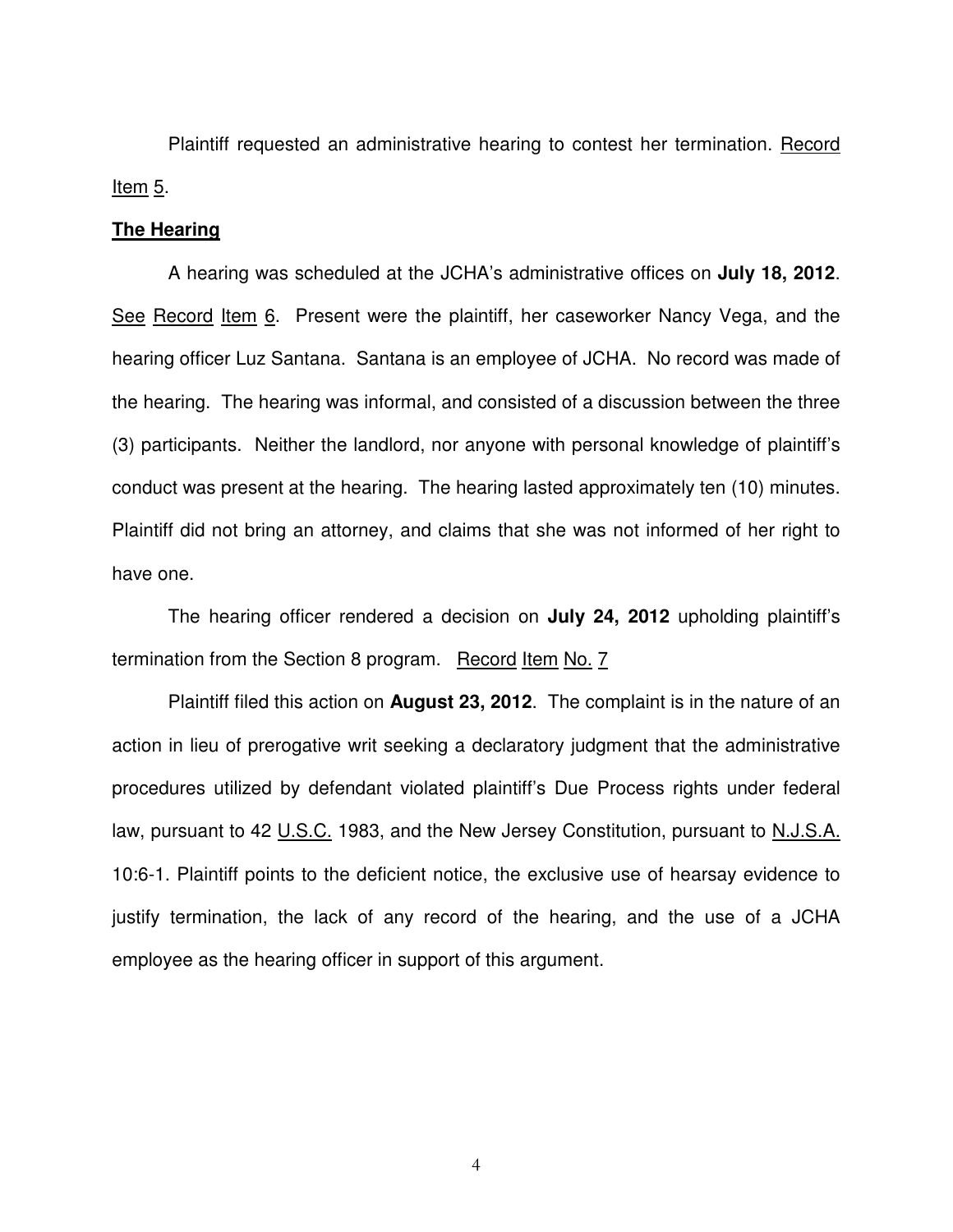Plaintiff also argues that defendant failed to comply with the CFR regulations that govern the Section 8 program, particularly the notice requirement tied to a participant's termination.

## **Applicable Law**

 It should be noted at the outset, that, although this case involves the interpretation of a federal program and federal regulations, the program is administered by a local agency and state courts have exercised the power to review whether the agency's actions comport with due process. See, e.g. Bouie v. New Jersey Dept. of Community Affairs, 407 N.J. Super. 518, 531-32 (App. Div. 2009); Fern Dowling v. Bangor Housing Authority, 2006 ME 136 (ME 2006); Costa v. Fall River Hous. Auth., 453 Mass. 614, (Mass 2008). Here, Plaintiff challenges the JCHA's procedures under the New Jersey Constitution, creating a tangible state question.

### **Section 8 Program Generally**

In Franklin Tower One v. N.M., 157 N.J. 602 (1999), the New Jersey Supreme

Court described the Section 8 program and its interplay with local government:

The Section 8 housing assistance program was established by the Housing and Community Development Act of 1974, codified at 42 U.S.C.A. 1437f, which amended the United States Housing Act of 1937. The Section 8 program was enacted "[f]or the purpose of aiding low-income families in obtaining a decent place to live and of promoting economically mixed housing." 42 U.S.C.A. 1437f(a). To that end, Section 8 authorizes the Secretary of the Department of Housing and Urban Development (HUD) to enter into annual contribution contracts with local public housing authorities so that they may make assistance payments to owners of existing dwelling units. 42 U.S.C.A. 1437f(b).

When a tenant is deemed eligible for Section 8 assistance, the housing authority issues a voucher or certificate.  $24$  C.F.R. 982.302(a). The tenant must then find an apartment and an owner "willing to lease the unit under the [Section 8] program." 24 C.F.R. 982.302(b). Once such a unit is located, the tenant executes a lease with the owner. 24 C.F.R. 982.305. Generally, the tenant pays no more than thirty percent of her household income toward the monthly rent. 42 U.S.C.A. 1437f(o)(11)(B)(ii). The housing authority enters into a separate Housing Assistance Payment (HAP) contract with the owner, pursuant to which the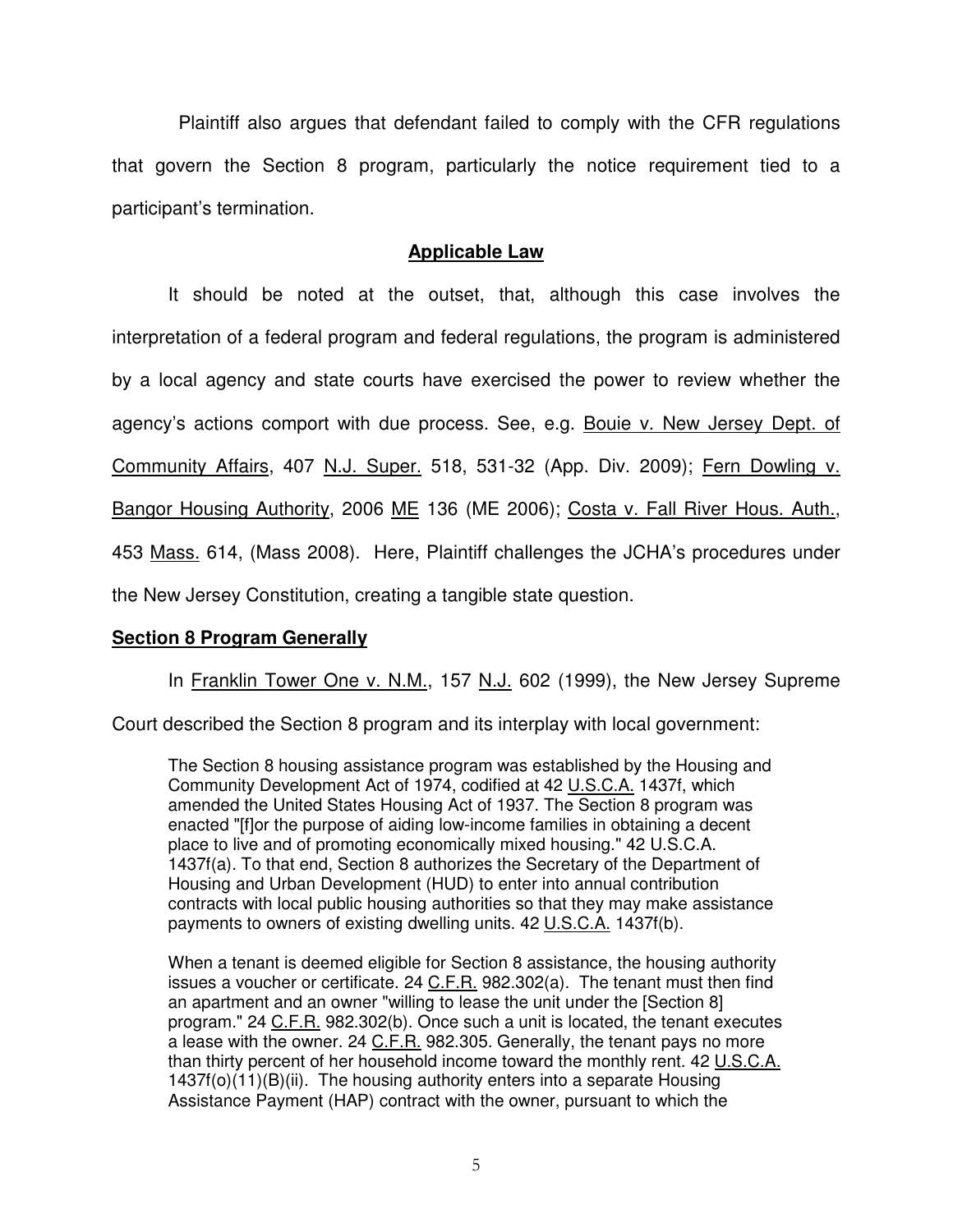housing authority agrees to pay the balance of the fair market rent as established by HUD. 24 C.F.R. 982.1.

. . .

The federal legislation and regulations explicitly contemplate that the states will work with the federal government to implement the Section 8 program. See, e.g., 42 U.S.C.A. 1437 ("It is the policy of the United States . . . to vest in local public housing agencies the maximum amount of responsibility in the administration of their housing programs."); 24 C.F.R. 982.1 (providing that voucher and certificate programs are administered by state or local housing agencies); see also Kargman v. Sullivan, 552 F.2d 2, 11 (1st Cir. 1977) (finding federal housing legislation to be "consciously interdependent with the substructure of local law relating to housing") (footnote omitted). In addition, a number of the Section 8 regulations defer to state or local law. See, e.g., 24 C.F.R. 982.308 (providing that tenant's legal capacity to enter into lease is determined by state or local law); 24 C.F.R. 982.313 (providing that landlord's use of security deposit at end of tenancy is subject to state or local law); 24 C.F.R. 982.4 (providing that domicile of head of household is determined by state or local law); 24 C.F.R. 982.451 (providing that housing authority that fails to make timely payment to landlord is subject to late fees in accordance with state or local law). The regulations also provide that landlords may be entitled to less than the fair market rent as determined by HUD if the unit is located in a municipality with a rent control ordinance. 24 C.F.R. 982.511.

Franklin Tower One v. N.M., 157 N.J. 602, 608-10 (1999).

## **Due Process in Section 8 Termination Proceedings**

The Court will focus on Plaintiff's arguments regarding the notice provided, and

the JCHA's exclusive use of hearsay evidence as the Court views these issues as

dispositive of the Court's decision in this case**.** The Appellate Division in Bouie v. New

Jersey Dept. of Community Affairs, 407 N.J. Super. 518 (App. Div. 2009), described

Section 8 hearing process as follows:

The governing federal regulations require a PHA that administers the Section 8 program such as the DCA to afford a recipient an opportunity for an "informal hearing" before terminating benefits. 24 C.F.R. 982.555. Those regulations provide that the recipient must be given "a brief statement of reasons for" the proposed termination, 24 C.F.R. 982.555(c)(2)(i), a statement of the deadline for requesting a hearing, 24 C.F.R. 982.555(c)(2)(iii), and "the opportunity to present evidence and . . . question any witnesses," 24 C.F.R. 982.555(e)(5). The regulations also provide that "[t]he person who conducts the hearing must issue a written decision," with a brief statement of reasons, and that any "[f]actual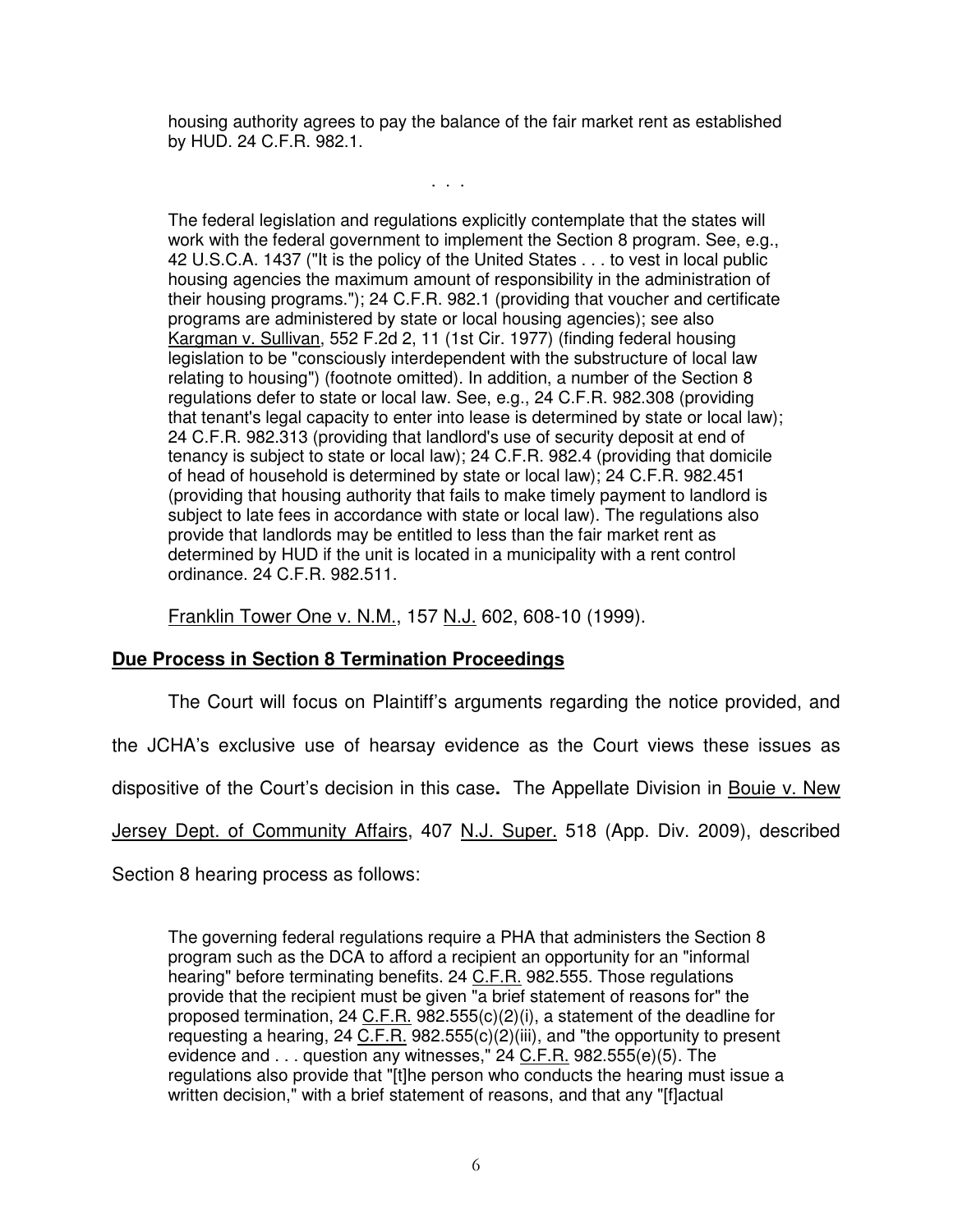determination" must be based upon a "preponderance of the evidence," 24 C.F.R. 982.555(e)(6). However, those regulations do not prescribe who must conduct such a pre-termination hearing or make the final determination. Instead, the federal regulations delegate this responsibility to the PHA administering the Section 8 program, by providing that the hearing "may be conducted by any person or persons designated by the PHA, other than a person who made or approved the decision under review or a subordinate of this person." 24 C.F.R. 982.554(b)(1); 24 C.F.R. § 982.555(e)(4) (emphasis added)."

Id. at 528.

With regards to the notice, the applicable regulation provides:

PHA must give the family prompt written notice that the family may request a hearing.

The notice must:

(i) Contain a brief statement of reasons for the decision,

(ii) State that if the family does not agree with the decision, the family may request an informal hearing on the decision, and

(iii) State the deadline for the family to request an informal hearing.

24 C.F.R. 982.555(c)(2).

It is requirement (i) that is at issue in this case. Plaintiff argues that the notice it received failed to satisfy even this minimal requirement under the regulation and, further, failed to comply with her Due Process rights.

Here, plaintiff's notice failed to mention the deadlines and appointments she missed for her recertification. See Record Item 3. The notice also failed to identify which lease provisions were violated by the plaintiff. See Record Item 3. In fact, the notice was completely devoid of any reference to the CFR provisions upon which plaintiff's termination was being based. See Record Item 3. The only reference made to her disruptive conduct was the following: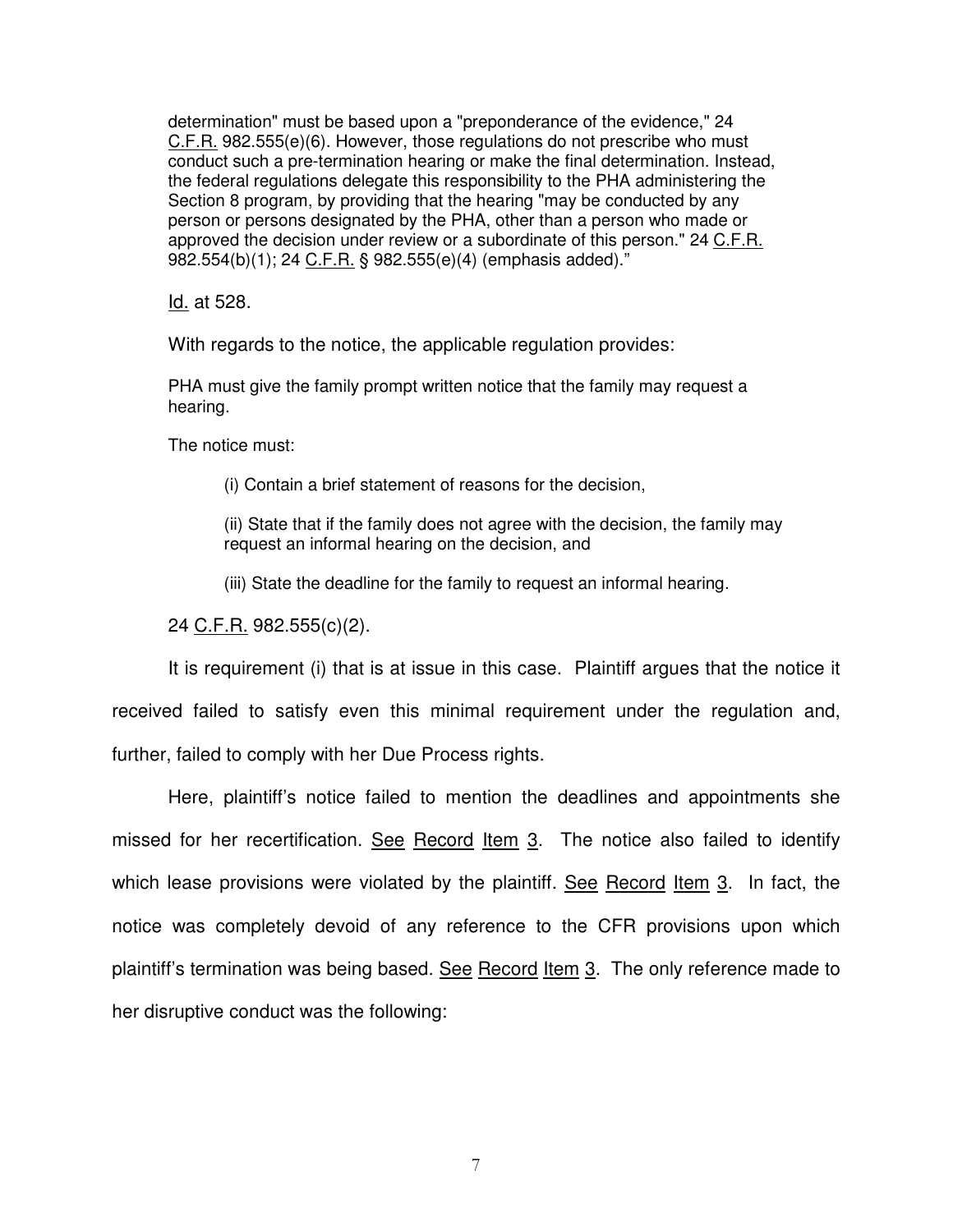At the time of your move you signed the following HUD form:

#### **VOUCHER**

Engage in abuse of abuse of alcohol in a way that threatens the health, safety or right to peaceful enjoyment of the other residents and persons residing in the immediate vicinity of the premises.

See Record Item 3. No identification of plaintiff's alleged improper conduct is found anywhere in the notice. In short, JCHA's notice advising plaintiff that she violated her lease left her unable to adequately prepare a defense.

Just as in Bouie, "[t]he procedures employed in the proceedings before the hearing officer regarding the termination of appellant's Section 8 rental assistance benefits violated the Due Process Clause and the HUD regulations governing the Section 8 program because the [JCHA] failed to give appellant 'adequate notice detailing the reasons for [the] proposed termination, and an effective opportunity to defend by confronting [the] adverse witnesses and by presenting [her] own . . . evidence.' Goldberg, supra, 397 U.S. at 267-68, 90 S. Ct. at 1020, 25 L.Ed.2d at 299. Both notices of intention to terminate appellant's benefits were form notices that failed to inform her of the specific reasons for termination." Id. at 532.

The initial notice in this case, dated **June 28, 2012** and titled "RE: TERMINATION & APPOINTMENT", only stated the following:

- Failed to submit package for recertification and failure to come for recertification
- Violation of your lease

See Record Item 3. The second notice, dated July 3, 2012, merely provided plaintiff with the date of her hearing, and failed to elaborate on the reasons her voucher was being terminated.

8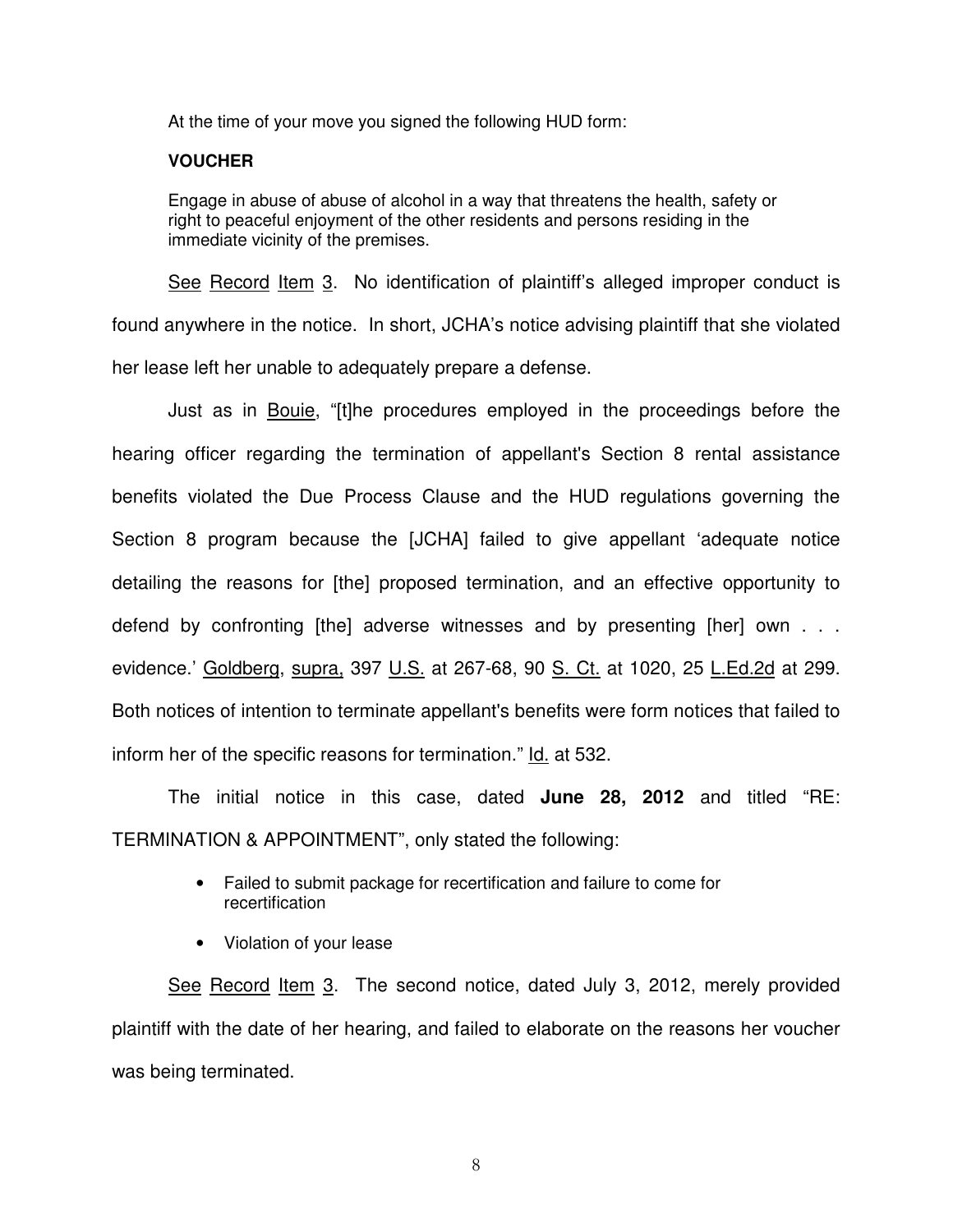The notice found insufficient in Bouie was more specific than the one here.

In Bouie, the plaintiff received the following notice:

You are in violation of 24 C.F.R., Section 982.522(c), Breach of HQS by family, in that you failed to take appropriate action to correct an HQS breach as described in 24 C.F.R., Section 982.404(b)(1). You are responsible for the tenant cause[d] repairs in your apartment and you were given adequate notice by the HA to have repairs completed by [a] specific date or risk cancellation of your rental assistance. Based on this information we have decided to terminate your participation in the Section 8 Tenant-Based Assistance Program.

Id at 532.

In finding this notice insufficient, the Appellate Division held:

Thus, this notice failed to identify the "tenant cause[d] repairs in her apartment" that appellant had failed "to have completed by [a] specific date." The amended notice, dated March 8, 2005, repeated this same form language, and again failed to identify the specific "tenant cause[d] repairs" that appellant had failed to perform by the date specified by the DCA. Consequently, both notices "merely parroted the broad language of the [HUD] regulations," Billington v. Underwood, 613 F.2d 91, 94 (5th Cir.1980), without identifying the specific alleged conduct upon which the proposed termination of appellant's Section 8 benefits was based, and consequently failed to provide the notice of reasons for proposed termination required by Goldberg.

Id.

With regards to the presentation of evidence in an informal hearing, the

applicable regulation states:

(5) Evidence. The PHA and the family must be given the opportunity to present evidence, and may question any witnesses. Evidence may be considered without regard to admissibility under the rules of evidence applicable to judicial proceedings.

24 C.F.R. 982.555(e)(5).

Here, the sole evidence used against plaintiff in the termination proceeding was a series of letters sent by plaintiff's landlord to JCHA. The landlord did not attend the hearing, and plaintiff had no opportunity to cross-examine him with regards to his

allegations.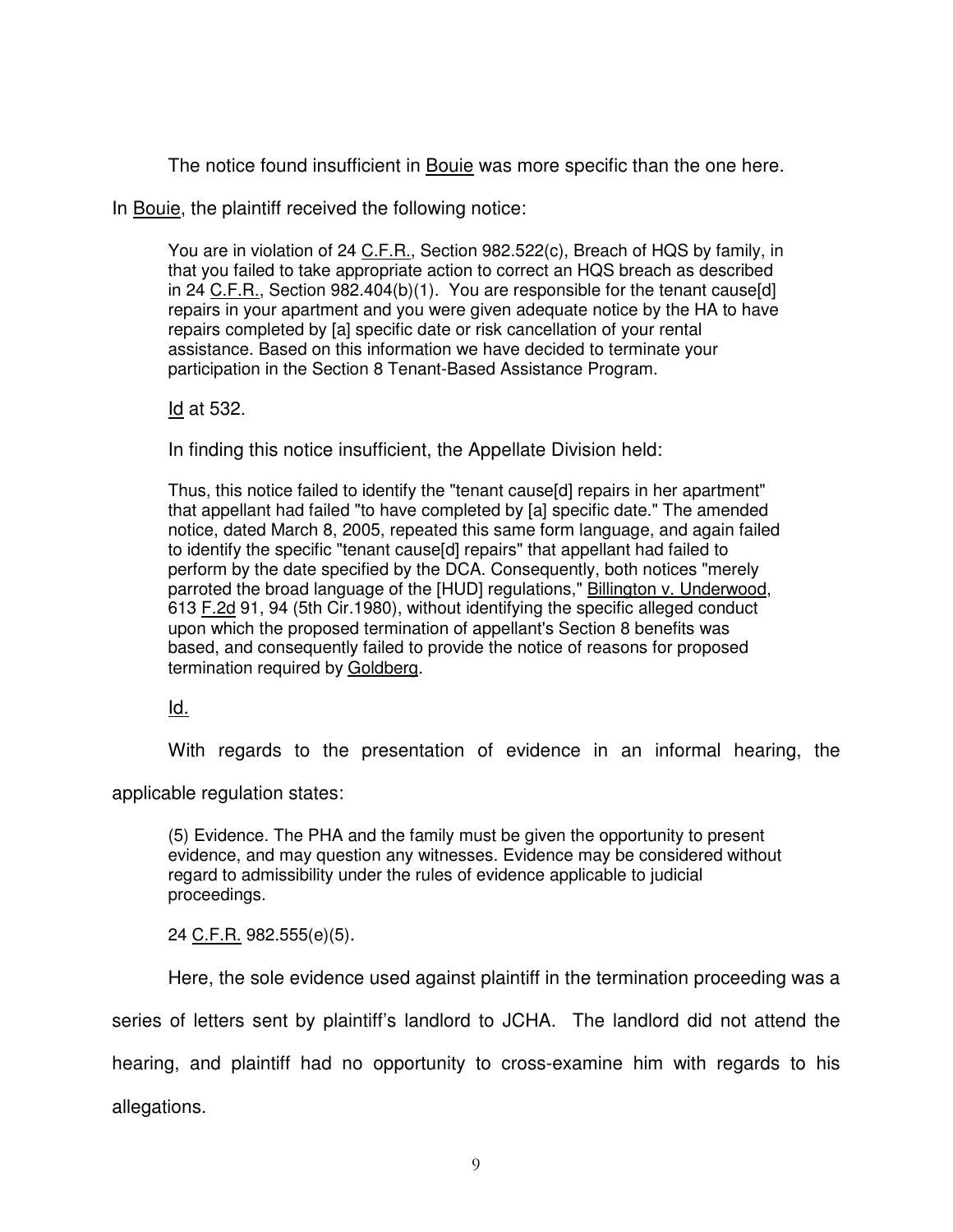The Appellate Division, in Bouie, addressed a participant's Due Process rights

during the process by which Section 8 benefits are terminated:

In Goldberg v. Kelly, 397 U.S. 254, 90 S.Ct. 1011, 25 L.Ed.2d 287 (1970), the Court held that a state's termination of welfare benefits without first affording the recipient an opportunity for an evidentiary hearing violates the Due Process Clause of the Fourteenth Amendment. In order for a pre-termination hearing to satisfy Due Process requirements, the recipient must be given "timely and adequate notice detailing the reasons for a proposed termination, and an effective opportunity to defend by confronting any adverse witnesses and by presenting his own arguments and evidence orally. Id. at 267-68, 90 S.Ct. at 1020, 25 **L.Ed.2d** at 299.

The governing HUD regulations recognize that the receipt of rental assistance under the Section 8 program is a public assistance benefit that cannot be terminated without affording the recipient a pre-termination hearing in conformity with the principles set forth in Goldberg. In fact, those regulations mirror the requirements of Goldberg. Compare 24 C.F.R. 982.555(c)(1) (recipient may request hearing challenging termination if he "does not agree with the [initial] determination") with Goldberg, supra, 397 U.S. at 267, 90 S.Ct. at 1020, 25 L.Ed.2d at 298 (recipient must be afforded a pre-termination hearing "to protect a recipient against an erroneous termination of his benefits"); compare 24 C.F.R. 982.555(c)(2)(i) (PHA must give "prompt written notice" of the proposed termination containing "a brief statement of reasons") and 24 C.F.R. 982.555(e)(5) (recipient "must be given the opportunity to present evidence, and may question any witnesses") with Goldberg, supra, 397 U.S. at 267-68, 90 S. Ct. at 1020, 25 L.Ed.2d at 299 (recipient must receive "timely and adequate notice detailing the reasons for a proposed termination, and an effective opportunity to defend by confronting any adverse witnesses and by presenting his own arguments and evidence orally"); see also Section 8 Certificate Program, Moderate Rehabilitation Program and Housing Voucher Program, 55 Fed. Reg. 28, 538 (July 11, 1990) (stating that "PHAs must adopt written informal pre-termination hearing procedures for participants, which fully meet the requirements of Goldberg v. Kelly").

Id. at 531-32.

Furthermore, the JCHA relied exclusively on hearsay evidence to justify its termination. Although all the evidence admitted in a Section 8 hearing need not be comply with the Rules of Evidence, 24 C.F.R. 982.555(e), this hearing officer's wholesale reliance on hearsay evidence, with no finding as to its reliability, to resolve a disputed factual issue was improper. See Ervin v. Hous. Auth. of the Birmingham Dist., 281 Fed. Appx. 938, 942 (11<sup>th</sup> Cir. 2008) ("Although the rules of evidence are not strictly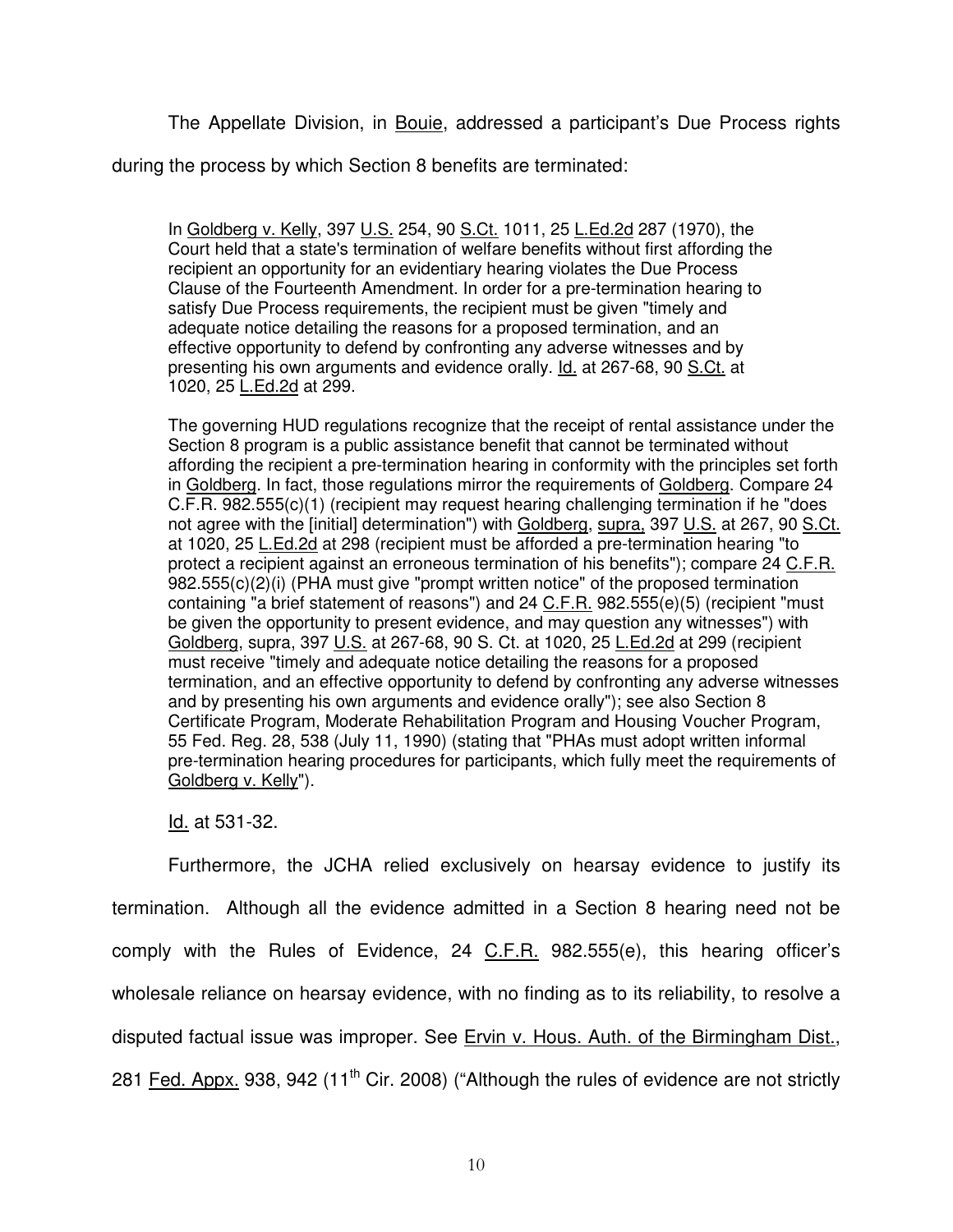applied in administrative hearings, there are due process limits on the extent to which an adverse administrative determination may be based on hearsay evidence."); Costa v. Fall River Hous. Auth., 453 Mass. 614, 627 (Mass. 2008) ("[H]earsay evidence may form the basis of a PHA's decision to terminate Section 8 assistance so long as that evidence contains substantial indicia of reliability."). "[I]n our State as well as in many other jurisdictions the rule is that a fact finding or a legal determination cannot be based upon hearsay alone. Hearsay may be employed to corroborate competent proof, or competent proof may be supported or given added probative force by hearsay testimony. But in the final analysis for a court to sustain an administrative decision, which affects the substantial rights of a party, there must be a residuum of legal and competent evidence in the record to support it." Weston v. State, 60 N.J. 36, 51 (1972). Here, this standard is not satisfied. There is no evidence in the record that the landlord's letters were substantiated by any form of competent evidence. Accordingly, this aspect of plaintiff's hearing also violated her Due Process rights.

#### **Late Recertification**

 Although the Court does not explicitly address the merits of plaintiff's termination from the program, instead focusing on the procedural deficiencies in the proceeding below, it is compelled to comment on defendant's reliance on plaintiff's late recertification submission as grounds for dismissal. As outlined in the Hearing Officer's written findings contained in her July 24, 2012 letter, plaintiff was six (6) days late in submitting her package for recertification and missed an appointment with her caseworker. Record Item 7. A Section 8 tenant is required to recertify as to their income and family composition each year and can be terminated from the program for

11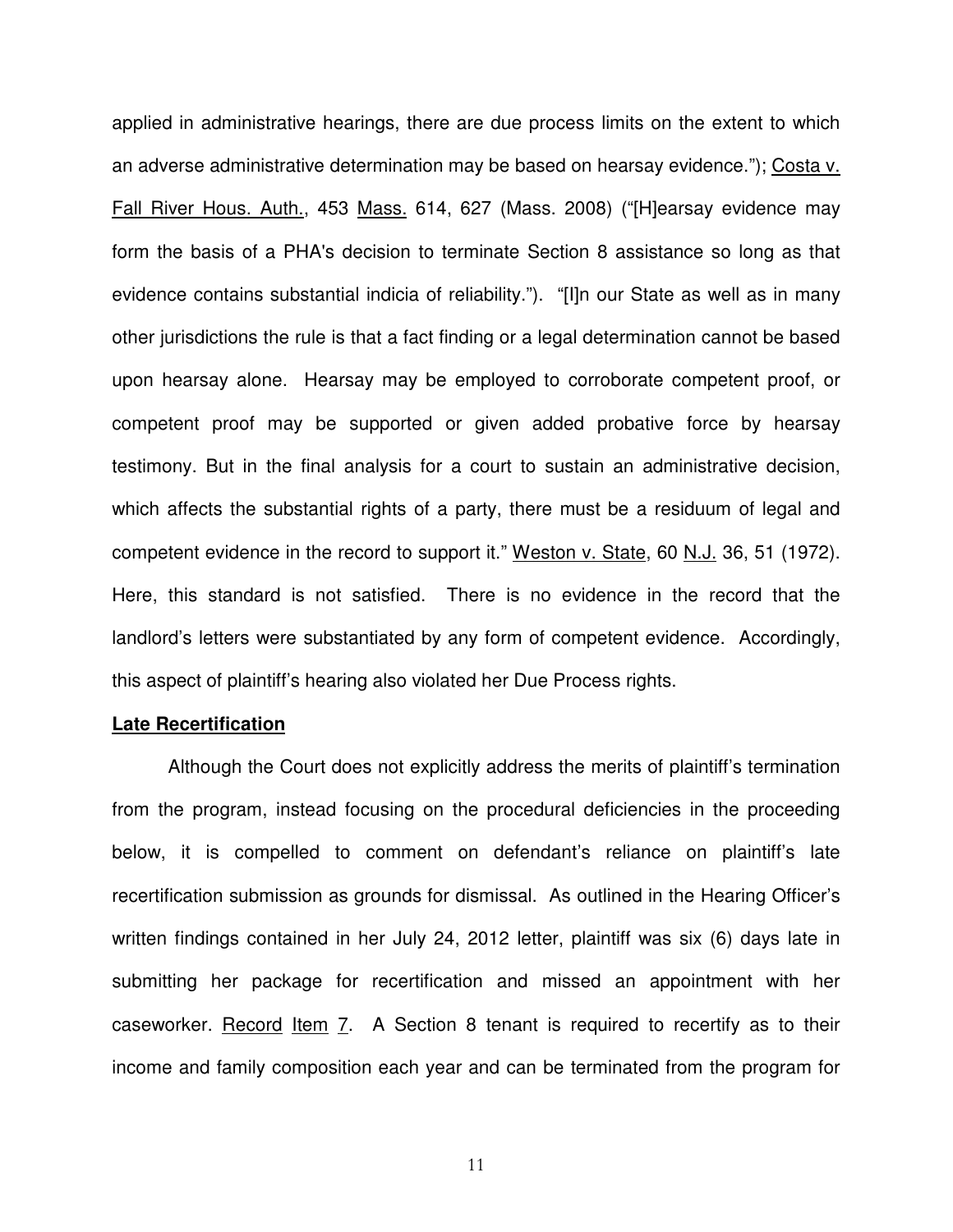failing to do so. See 24 C.F.R. 982.551(b)(2); 24 C.F.R. 982.552(c)(i). Here, plaintiff supplied the information required by the regulations, albeit six (6) days late. This minor infraction does not seem to create grounds for termination, since 24 C.F.R. 982.551(b)(2) does not mention the timeliness of a participant's submissions. Such a determination is supported by the extreme hardship, and probable homelessness, that the termination of plaintiff's Section 8 voucher would create when compared to the trivial nature of her non-compliance. Furthermore, defendant's reliance on plaintiff's failure to attend a meeting or call to reschedule her meeting must be viewed in light of the fact that she received the termination letter on June 28, 2012, and hardly had an opportunity to reschedule an appointment she missed on June 27, 2012.

 Furthermore, Defendant's own Administrative Plan outlines the lenient view taken by the JCHA towards such late filings in the section titled "Procedure When Appointments Are Missed or Information Not Provided":

In most cases under the Plan, the family will be given two opportunities before being issued a notice of termination for breach of a family obligation.

After issuance of a termination notice, if the family offers to correct the breach within the time allowed to request a hearing, the notice may be rescinded if the family offers to cure the breach and the family does not have a history of noncompliance.

JCHA Section 8 Administrative Plan, pg. 119.

Here, there is no evidence to suggest that plaintiff was ever late on any other recertification submissions. Furthermore, plaintiff cured her breach in six (6) days, well within the 14 days given to her to request a hearing on her termination.

Finally, while it is not necessary for the Court to address plaintiff's contention that a hearing conducted by a housing authority employee does not provide a Section 8 recipient with sufficient due process protections, the Court has considered the argument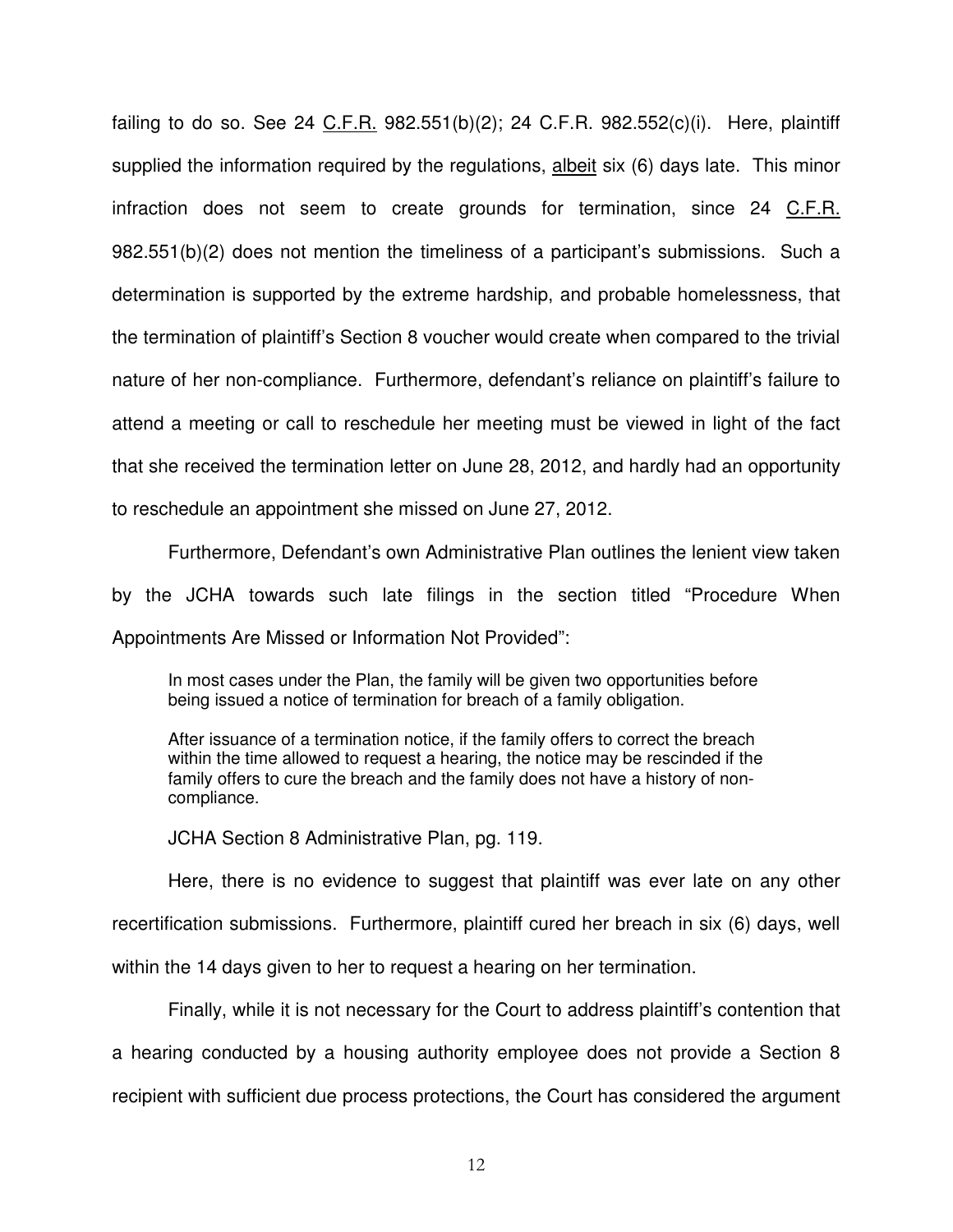and, under the facts of this case, rejects same. The Court finds that the regulatory controls which require that the hearing be "conducted by any person or persons designated by the PHA, other than a person who made or approved the decision under review or a subordinate of this person", 24 C.F.R. 982.554(b)(1); 24 C.F.R. § 982.555(e)(4), is sufficient to meet due process requirements. Nothing has been submitted to the Court to suggest that Ms. Santana does not meet the requirements of this regulation.

### **Conclusion**

For the foregoing reasons, the case is remanded to the JCHA for an administrative hearing within sixty (60) days of this decision that comports with this decision, more specifically:

- (1) A more specific notice that advises plaintiff of:
	- a. Her alleged violations regarding recertification and the lease including dates, specific allegations of conduct, and citations to the applicable authority justifying termination;
	- b. Her right to counsel pursuant to 24 C.F.R. 982.555(e)(3);
	- c. Her right to discovery pursuant to 24 C.F.R. 982.555(e)(2(i); and
	- d. Her right to present evidence pursuant to 24 C.F.R. 982.555(e)(5).
- (2) A verbatim record of the proceeding to insure compliance; and
- (3) In order to support a termination of plaintiff's benefits, the JCHA must rely on something more than hearsay evidence.
- (4) If the defendant in the remand hearing intends to pursue termination based on the failure to submit a recertification package within time, defendant must specifically include in her notice of termination the chronology of the failure and why her attempts to cure the defect referenced in this decision are not adequate pursuant to the defendant's Administrative Plan .